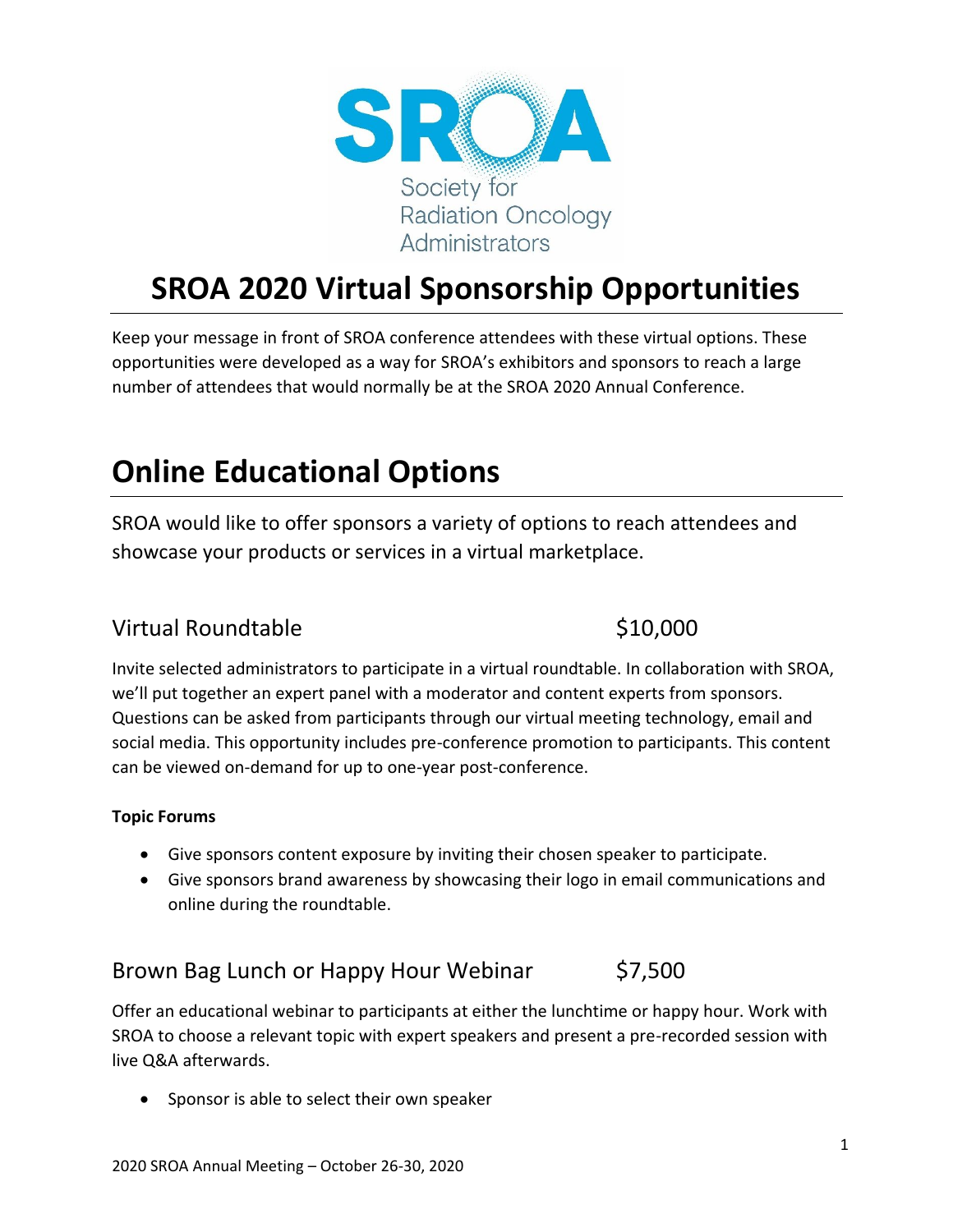Showcase sponsor logo in email communications and online during the webinar.

### Session Video Commercial prior to Session – up to 1.5 minutes \$2,500

Your video will be played before the start of the session.

- Sponsor will have up to 2 minutes of pre-recorded video in provided platform– with logo/banner.
- Sponsor receives brand awareness by showcasing their logo in email communications and online.

### Video Commercial – up to 30 seconds  $$1,000$

During session breaks, participants will be prompted to view a short video ad.

Sponsor creates a short video demo in provided platform– with logo/banner. Visible for up to 30 seconds between sessions.

• Sponsor receives brand awareness by showcasing their logo in email communications and online.

# **Participant Engagement**

## Opening Event- Interactive Magic Show \$7,500

There is no better way to kick off the meeting than with a magic show! Be the exclusive sponsor of the opening Magic Show by Alakazoom. Your logo and company name will be visible as attendees view the magic show.

"Alakazoom" is the virtual version of Digital Deception, a tech-savvy, two-man magic and mentalism act. Magicians Doug McKenzie and Ryan Oakes have built an entire repertoire of magic and illusions that can engage your participants right through their own phone or computer. This isn't new for these guys — after all, "Digital" is in their name!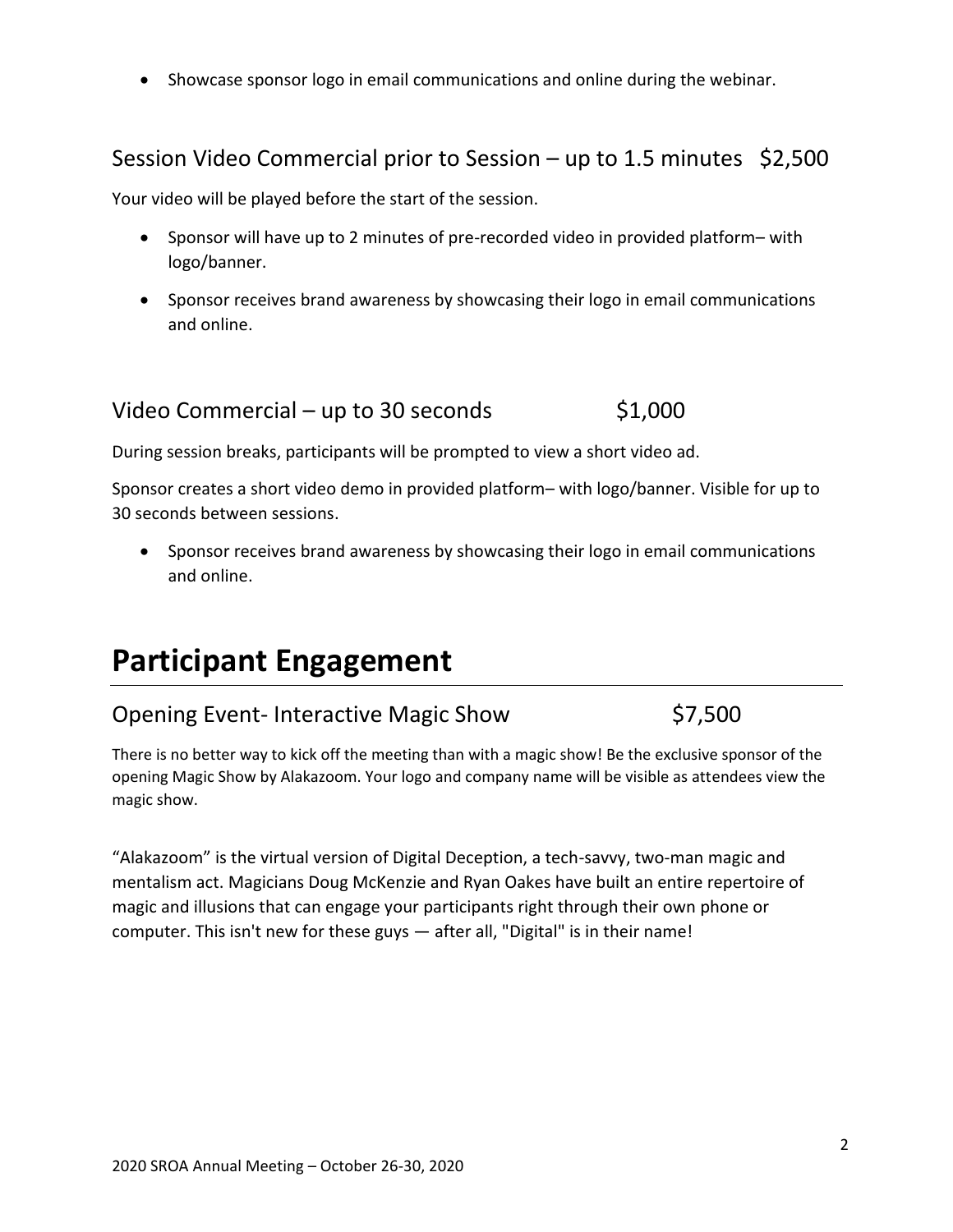## Networking Event \$5,000

SROA will host a fun-filled networking event each night of the virtual conference. Put your company in front of attendees as they have a little fun online. Types of rooms are still being decided but here are a few examples:

- **•** Speed Mentoring
- **•** Sponsored Fun Rooms:
	- o **Wine Tasting**
		- Put on by Scout & Cellar Clean Crafted Wines
			- 1 hour Networking Event featuring 4 mini bottles (2 white and 2 red). This also includes 1 bottle free for each attendee.
			- Cost is \$49 per attendee
	- o **Improv**
		- **This Networking Event will be led by Izzy Gesell.** 
			- Spontaneity: Using Improv Skills to Stay Balanced He will use some games and additional breakout rooms to get people to work together and think on their feet to create stories.

#### o **Movement**

- **This Networking Event will be led by Kristen Brooks Sandler.** 
	- Explore the wonderful world of movement with award winning international performer & choreographer Kristen Brooks Sandler. Kristen's class helps creatives of all levels play with movement, experiment with body language communication, and have fun! - This experience can be modified for people who would like a lot of movement to people who want to stay seated.

# Branded Chat room/virtual lounge  $-$  \$3,500 (exclusive or non-exclusive) Can be VIP by invite only

Engage with your target audiences through a virtual lounge/chat room.

- Sponsor Logo/Banner posted in chat room.
- Sponsor can lead discussion with SROA approval within the chat room
- Give sponsors brand awareness by showcasing their logo in email communications and online.
- Provide sponsor with participant emails of those that opted in

### Virtual Swag Bag  $\frac{52,500}{ }$

The bag would be shared directly with your participants for them to access via email, social media, or the event app, either before, during, or following the event.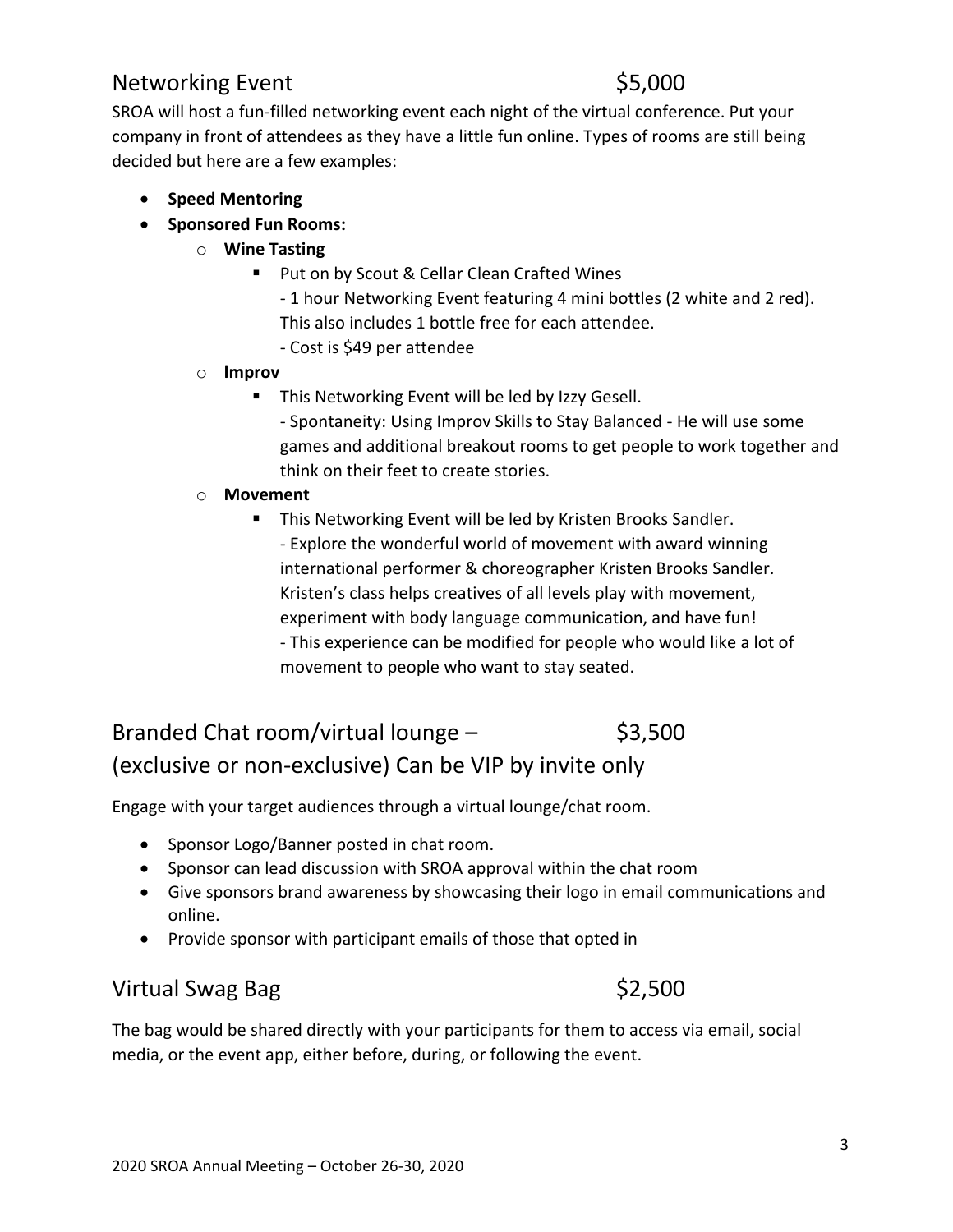## Virtual Swag Bag insert \$1,000

Insert your sponsored item in the virtual swag bag that each participant will receive at registration. Participants love swag! An informational PDF, Digital Coupon and Digital Gift Card ideas will extend your brand to participants. (Sponsor is responsible for any additional coupon or gift card costs.)

If interested in sending swag to attendees, please contact Amy Winter at awinter@paimgmt.com for additional information. (Sponsor is responsible for shipping cost.)

# **Digital Communications / Advertisement**

#### $Eblasts $2,500$

Companies can send a customized eblasts to SROA participants. Please note that sponsored eblasts can be limited to certain dates and times. All eblasts will have to be approved and sent out by SROA.

Sponsors create eblast (text and graphic) to be sent out to participants

#### Eblasts with Video Message -  $$3,500$

Companies can send a customized eblasts to SROA participants. Please note that sponsored eblasts can be limited to certain dates and times. All eblasts will have to be approved and sent out by SROA. You will be able to include a 5 minute video with this eblast.

• Sponsors create eblast (text, graphic and video) to be sent out to participants

## Banner Ads on Media Platform **Price Varies**

Display your company's custom graphic banner to be displayed on the virtual meeting platform

- Sponsor banner (text, graphic, and link) visible to participants in various locations on the platform
	- o Welcome Page Banner **\$5,000** o Breakout Room Banner \$2,500

## SROA Conference Website Advertising \$2,500

Place your company's custom graphic ad on the SROA conference website. Graphic will contain a link to a webpage of your choice.

4